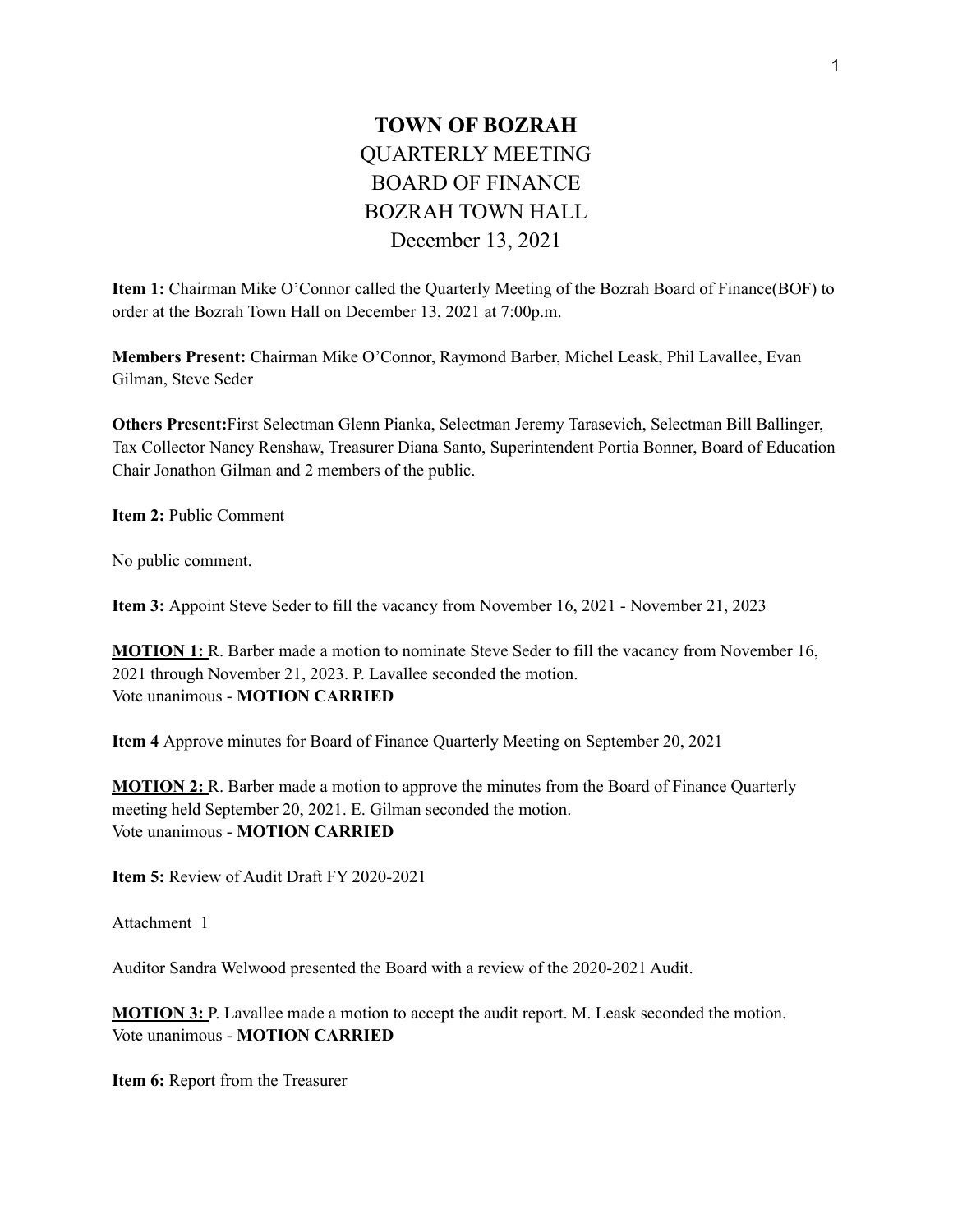Attachment 2- Treasurer's Report

Attachment 3-Revenue

Diana Santo presented the Board with the Treasurer's Report.

**Item 7:** Report from the Tax Collector

Attachment 4-Grand Ratebook Balance Sheet Report

Nancy Renshaw presented the board with the Tax Collectors Report. N. Renshaw noted six properties that will be up for a tax sale in February.

**Item 8:** Report from the Assessor

Attachment 5-Assessor's Report

The town assessor was not able to attend the meeting.

**Item 9:** Board of Education

a. Update on Current Budget Status

Attachment 6-BOE Profit and Loss

Attachment 7-Grant Report

Superintendent Portia Bonner noted the Board of Education has expended \$2.4 million with 167 students currently enrolled in Kindergarten through 8th grade. P. Bonner noted the American Rescue Plan grant has covered costs for extended interventionist hours, tech assistant salary and professional development. P. Bonner explained the Class Connections Program created in town to keep tuition costs down. P. Bonner noted they hope to open this program to other districts in the future.

## **Item 10:** Board of Selectmen

a. Update on Current Budget Status

Attachment 8-Town of Bozrah Expenses

Glenn Pianka noted overspending in items 113 Office Equipment for the maintenance program, item 116 Legal Notices and item 130 General Highway for catch basins.

b. Transfer Station Repair Update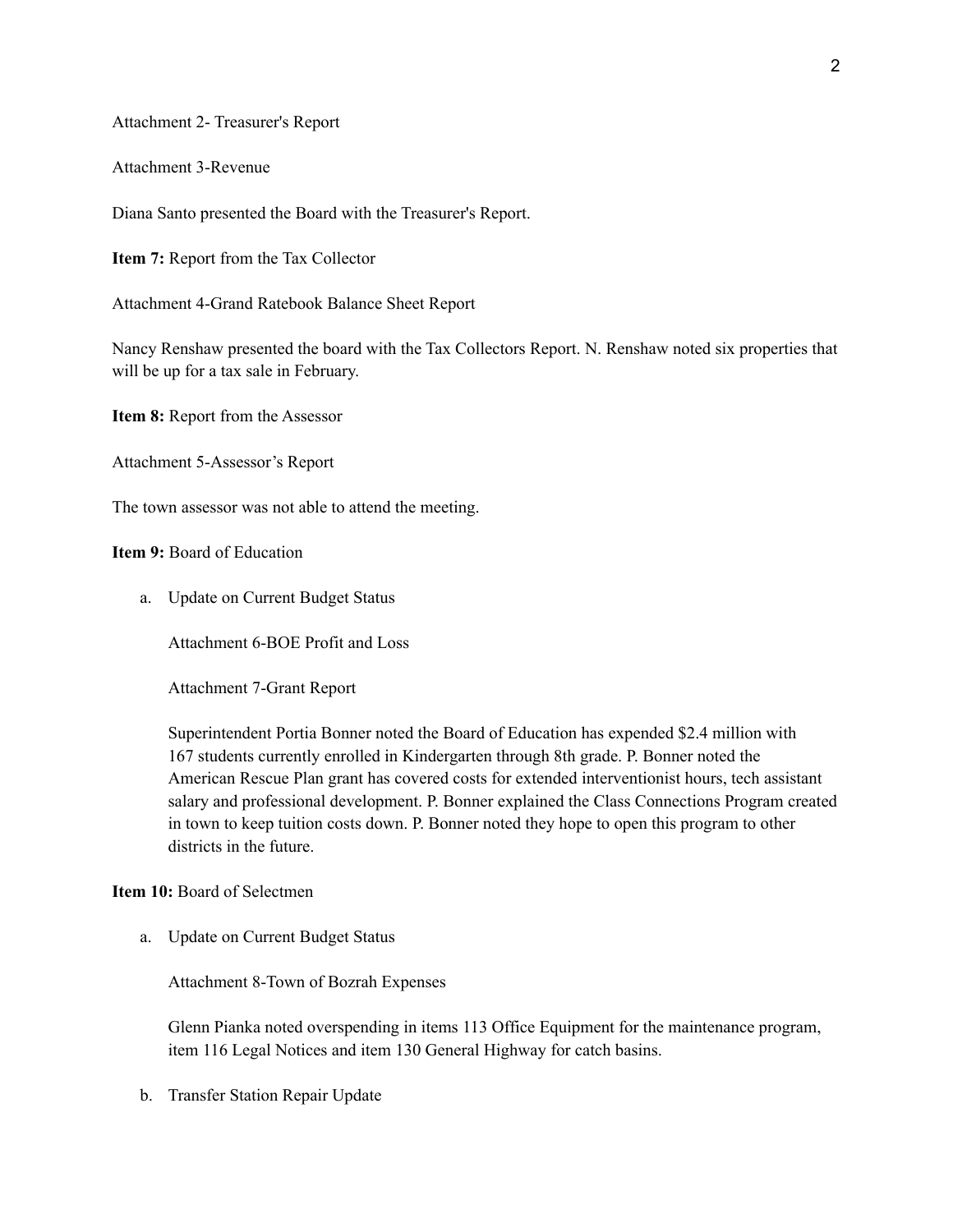G. Pianka noted item 190 Transfer Site is also over budget due to material costs and the extra hours paid for the repairs.

c. Proposed American Rescue Plan Act Funding distribution

Attachment 9-American Rescue Plan Act Proposed Spending Package

G. Pianka presented the board with the American Rescue Plan Act Proposed Spending Package. G. Pianka noted the BOS will recommend the act to move forward at the next Board of Selectmen meeting.

d. Oil Tank Replacement Committee: Present/Act upon revised \$240,500 budget estimate (funding source breakdown to be presented)

Attachment 10-Proposed Budget Underground Storage Tank Replacement Committee

The proposed budget for the Underground Storage Tank Replacement will be brought to a Town Meeting.

**Item 11:** Board Chair and Secretary Selection

S. Seder nominated M. O'Connor for Board of Finance Chair and Michel Leask for Board of Finance Secretary.

**Item 12:** Set Quarterly Meeting dates for 2022

The Board set the quarterly meeting dates:

March 21, 2022 - June 20, 2022 - September 19, 2022 - December 12. 2022

**Item 13:** Such other business as the Board may vote to hear

No other business.

**Item 14:** Final Public Comment

No public comment.

**Item 15:** Adjourn

**MOTION 4:** R. Barber made a motion to adjourn the meeting at 8:43 p.m. P. Lavallee seconded the motion. Vote unanimous - **MOTION CARRIED**